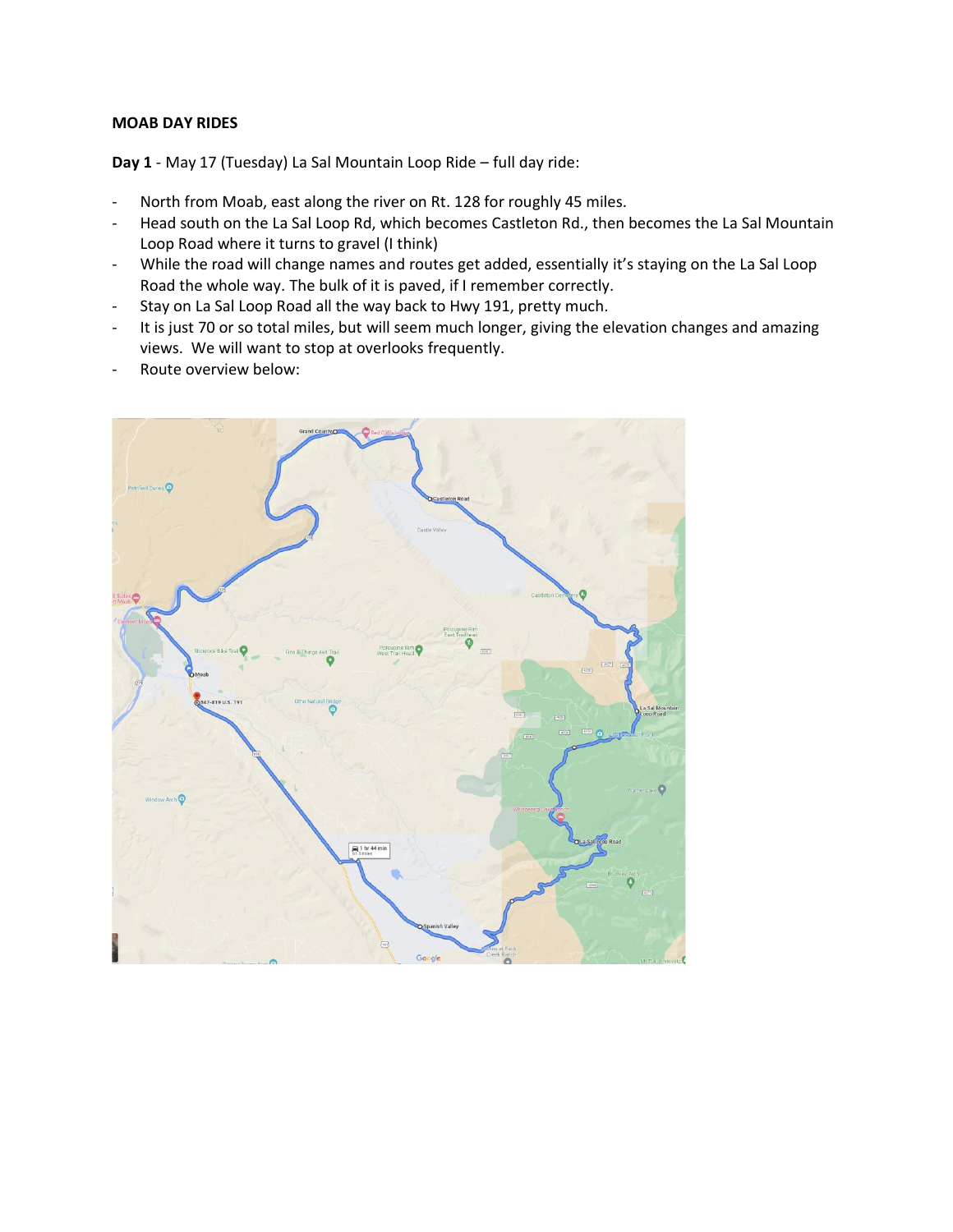**Day 2** – May 18 (Wednesday): Two Half Day Rides, 3 available, choose ONE or TWO from Options A, B or C below. No leader required, pick your own departure times, ride at your own pace.

## **A. Morning Ride: Dead Horse Pass and Grand View Point**

- Super scenery riding through Canyonlands National Park. Many overlooks, all tarmac in good condition. Besides the amazing Dead Horse Point, we'll see Mesa Arches, the White Rim Overlook and great view of the Colorado River.
- Route: North out of Moab and go left, west on Route 313. Turn at the Moab Giants Café, follow to Dead Horse Point, making a left, east, to stay on 313. It is marked.
- After Dead Horse Point Visit, head back 313 and go left, south on to Grand View Point Road. Follow it out all the way until it turns around.
- Distance is about 120 miles total (out and back). Riding time will be about 3 hours and you'll need to add stopping and walking around various overlooks to that, to plan on at least 4 hours.



## B. **Afternoon Ride – Arches National Park**

-

This is an afternoon ride. Coming back later in the afternoon should provide superb view with the Sun hitting the arches. Should be gorgeous, even if you've been to Arches before. It is possible it may be easier to get into arches in the afternoon, as sometimes there is a considerable line in the mornings.

- North from Moab on 191 to the Park Entrance, about 8 miles from downtown Moab, a couple of miles after passing the Colorado.
- If you turn around at the Devils Garden Trailhead, you're looking at about 30 miles. Many have been toasted by the scenery at this point and are ready to head home.
- If not, you can take the Salt Valley Rd. (It goes south from the Arches Nat'l Park Rd., a good ways into the park, near Devils Garden.) This road will actually take you to the park's little-used North Entrance. It is quite the alternative road and few people ever ride it. I have, but with off-road tires.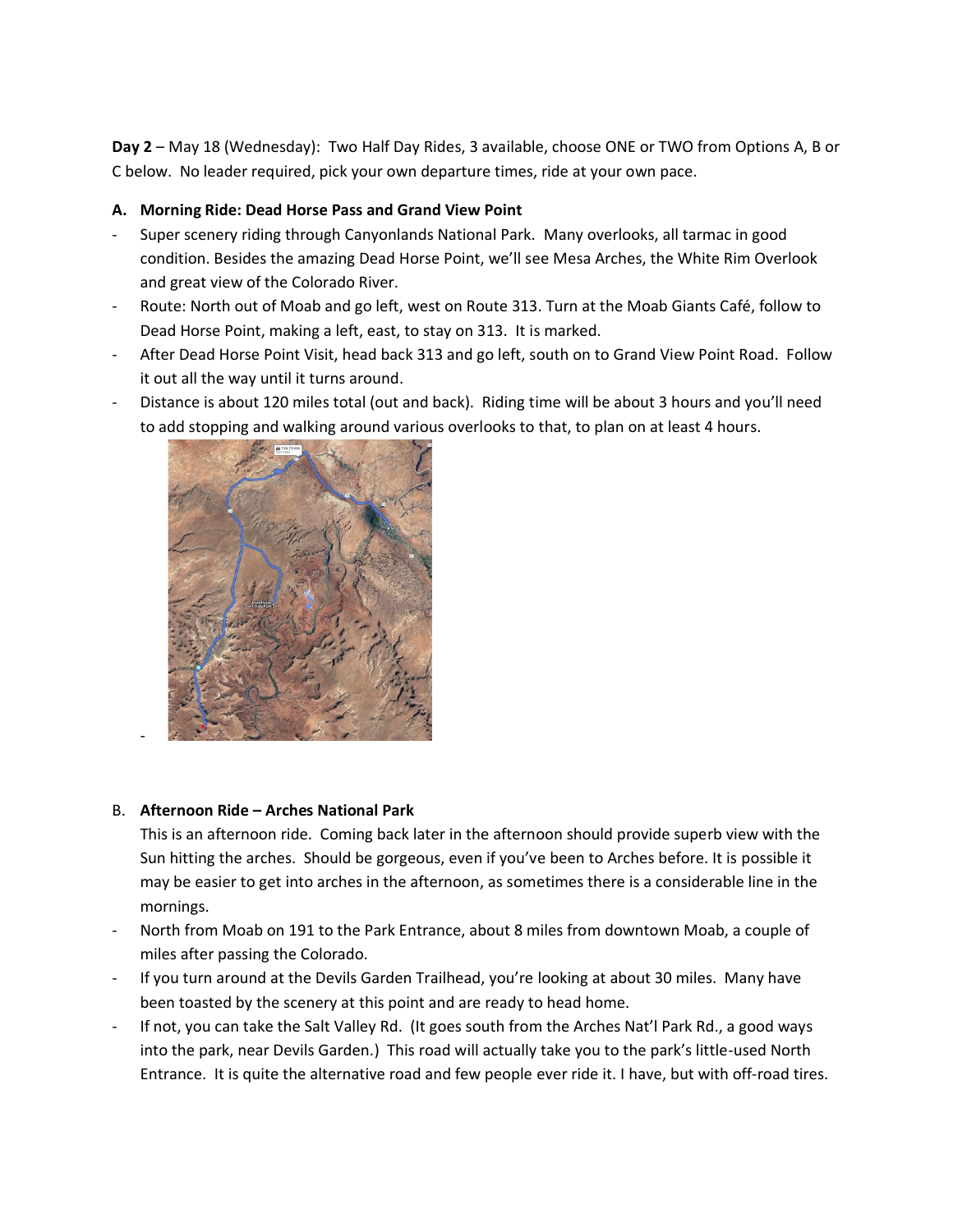

-

C. Optional C ride. If Arches is too crowded and lines to long to get in, try this ride. Go to the overlook in the Needles District and see Newspaper Rock along the way. This is another easy ride. Follow 191 south out of Moab to Hwy 211 going west, before you get to Monticello. From the turn off 191, it's a 45 mile ride out and will take about an hour and a half. It is a lovely ride, total about 200 miles round trip.